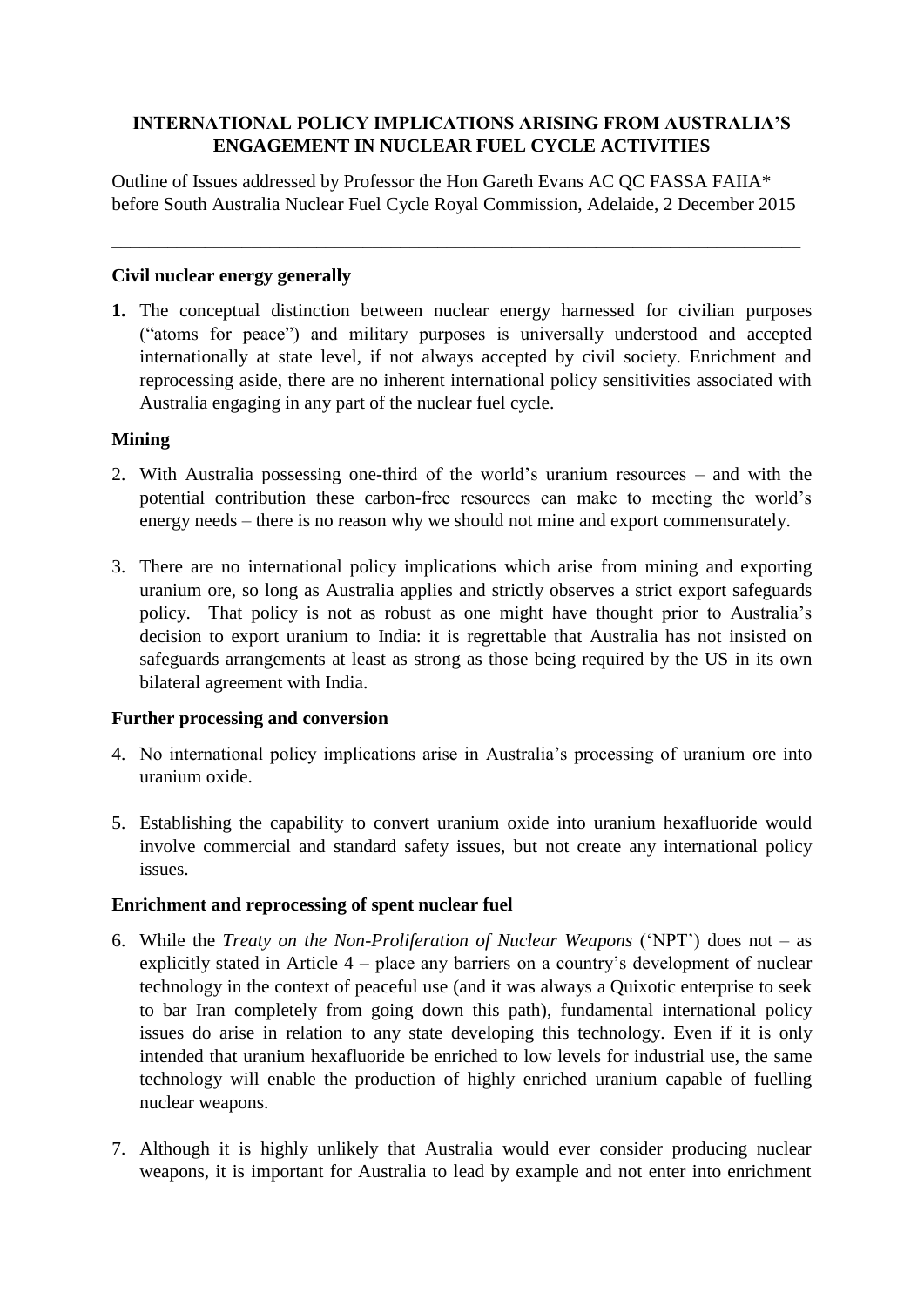activities. No state seriously supporting non-proliferation should develop enrichment capabilities. In refraining from producing its own fissile materials, Australia is in a better position to dissuade other countries that may be considering domestic production of those materials.

8. Refraining from developing any enrichment capability should be seen as in Australia"s national interest, notwithstanding that this might conceivably mean foregoing future commercial opportunities (although as to this see 9 below).

8.1 Every state in the contemporary world should be seen as having – in addition to traditional security and economic interests – a third category of national interest, that of being, and being seen to be a good international citizen.

8.2 The essence of good international citizenship is commitment to the cooperative achievement of global public goods even if doing so might not be seen as directly advancing traditional economic or security interests.

8.3 Acting to demonstrate strong commitment to the global public good of nuclear non-proliferation is an unequivocal manifestation of cooperative good international citizenship.

8.4 Quite apart from any perceived moral imperative to so act, there are hard-headed returns from good international citizenship in reputational and reciprocity terms. States with strong reputations for good international behaviour start with an advantage in diplomatic and trade negotiations and when competing for election to international bodies. And states demonstrably willing to assist others to solve global issues more directly impacting upon them, are more likely to attract reciprocal support from those others on global issues of more salience to themselves.

- 9. The United Arab Emirates"s decision to not develop these capabilities in association with its nuclear energy generation program provides assurance to the international community that it will comply with its safeguards commitments. It was not compelled to make such a decision and has derived a reputational advantage from doing so. If Australia was to include nuclear technology in its energy generation mix, it would be ideal for it to provide that same assurance.
- 10. In any event, it does not appear that Australia would be putting at risk any traditional economic or security interest by foregoing domestic enrichment capability. No new enrichment facilities are needed to meet market demand for the foreseeable future, and should Australia or any other state be concerned about guaranteed supply of fissile material should it embark upon a nuclear power generation program, alternative options are available to domestic production – notably international fuel banks. And there is no relevant geostrategic security interest in play here so long as Australia remains, committed to never acquiring any nuclear weapon of its own.
- 11. The NPT does not expressly deal with the issue of reprocessing as, at the time of drafting, only the Nuclear Weapons States had developed that technology. Just as with the absence of any treaty constraint on uranium enrichment, this gives rise to a gap in international policy.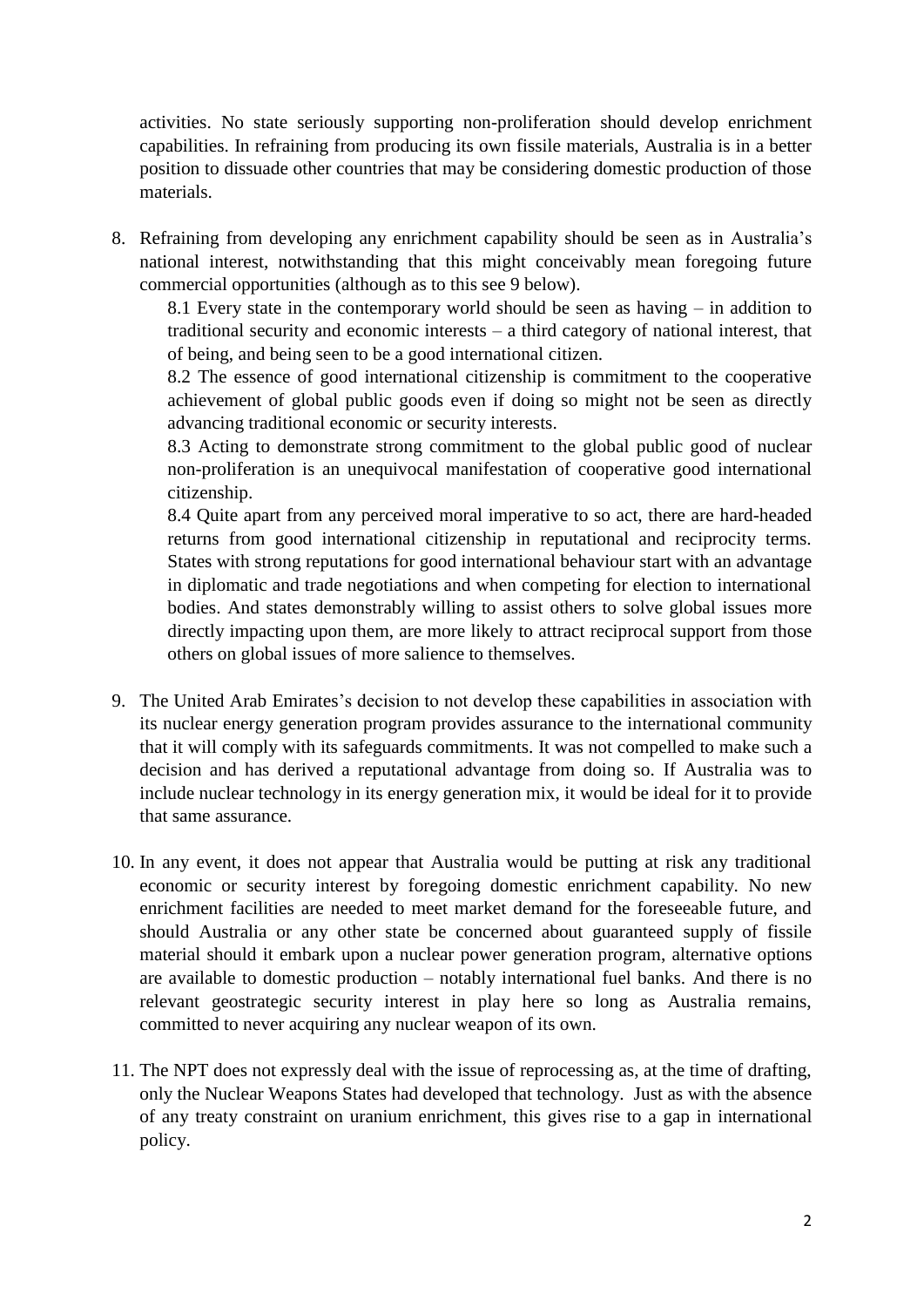12. The best strategy to manage the safeguards and security risks associated with fissile material production – either enriched uranium or reprocessed plutonium sensitive – is through some form of multinational, as distinct from single-state, control of the relevant facilities the establishment of multilateral facilities at which these activities are undertaken. Such an arrangement may take various forms, including:

10.1 A fuel bank which is controlled and operated by an international agency, namely the International Atomic Energy Agency ("IAEA"), like that shortly to be opened in Kazakhstan; or

10.2 A multilateral arrangement whereby technology producing fissile materials is under the joint control of the countries that will utilise the fuel in their own nuclear power plants (e.g. URENCO).

13. It is particularly attractive for Australia to support a regional co-operative solution for fuel supply to countries in South-East Asia, such as Vietnam and India. This would make it unnecessary for those nation states to acquire proliferation sensitive technologies of their own. Any regional solution would be operated in addition to the existing frameworks which control safeguards.

### **Energy generation**

14. The question as to whether Australia should embark upon nuclear energy production is a matter essentially for economic and environmental policy judgement. There are no other particular international policy implications. The safety, security and safeguards arrangements that would need to be in place are well understood, with a huge body of international experience available for Australia to draw upon: nothing that went wrong at Fukushima, Chernobyl or Three Mile Island was anything we did not know how to avoid at the time, or do not know now how to fix, or cannot afford to fix

#### **Radioactive waste storage and disposal**

- 15. Unlike enrichment, the storage and disposal of radioactive waste does not raise significant proliferation risks, because it is generally difficult to convert waste into fissile material. Security issues do arise with the possible use of radioactive material in a "dirty bomb" (i.e. using conventional explosives), but they are manageable. The main issues that arise are the familiar environmental and other safety concerns.
- 16. Australia, with its large and geologically stable land mass not least in South Australia is admirably placed to make a major contribution to the resolution of this worldwide problem – not only by taking back for ultimate disposal the radioactive waste produced by use of Australian Obligated Nuclear Material ("AONM"), but material of other origin as well. The economic returns involved here would prima facie be immense. And for Australia to so act would very much advance our national interest in being, and being seen to be, a good international citizen.
- 17. The environmental risks associated with an appropriately designed repository would appear to be minimal. Because we may not be completely confident that some kind of contamination will not occur over the course of, say, the 24,100 year half-life of Pu239,